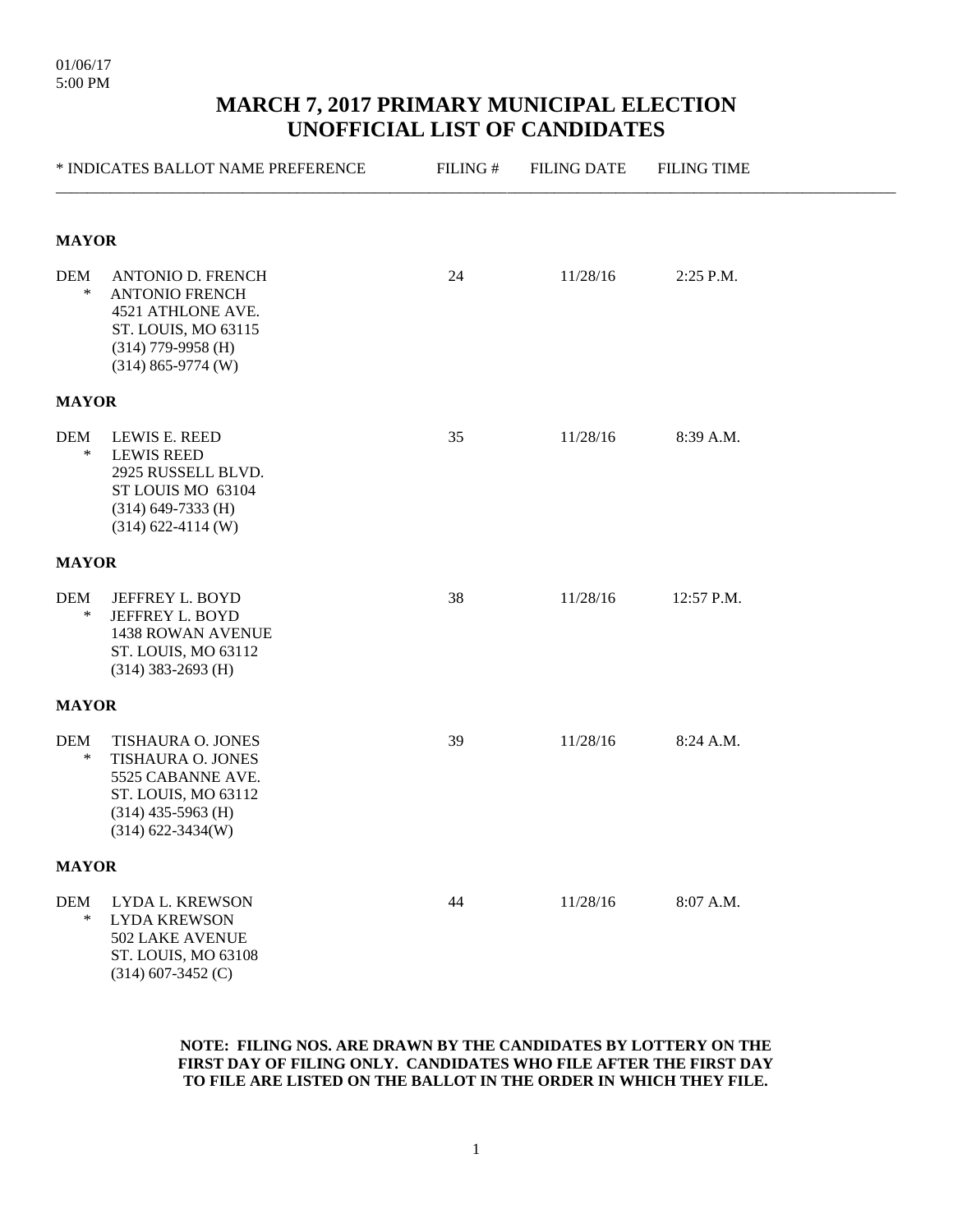01/06/17 5:00 PM

|                      | * INDICATES BALLOT NAME PREFERENCE                                                                                                                                                                     | FILING# | <b>FILING DATE</b> | <b>FILING TIME</b> |  |  |  |  |  |
|----------------------|--------------------------------------------------------------------------------------------------------------------------------------------------------------------------------------------------------|---------|--------------------|--------------------|--|--|--|--|--|
|                      | <b>MAYOR</b>                                                                                                                                                                                           |         |                    |                    |  |  |  |  |  |
| <b>DEM</b><br>$\ast$ | WILLIAM C. HAAS<br>WILLIAM (BILL) HAAS<br>4579 LACLEDE AVE., #141 (MAILING ADDRESS)<br>4396A MCPHERSON AVE. (RESIDENCE ADDRESS)<br>ST. LOUIS, MO 63108<br>$(314)$ 533-1181 (H)<br>$(314)$ 562-2559 (W) | 59      | 11/28/16           | 2:41 P.M.          |  |  |  |  |  |
| <b>MAYOR</b>         |                                                                                                                                                                                                        |         |                    |                    |  |  |  |  |  |
| <b>DEM</b><br>$\ast$ | <b>JIMMIE MATTHEWS</b><br><b>JIMMIE MATTHEWS</b><br>5935 LILLIAN AVE.<br>ST LOUIS MO 63136<br>$(314)$ 599-4500 (C)                                                                                     | 64      | 11/28/16           | 8:33 A.M.          |  |  |  |  |  |
| <b>MAYOR</b>         |                                                                                                                                                                                                        |         |                    |                    |  |  |  |  |  |
| <b>REP</b><br>$\ast$ | ANDREW N. KARANDZIEFF<br>ANDY KARANDZIEFF<br>2907 N. 14TH STREET<br>ST LOUIS MO 63107<br>$(314)$ 422-8156 (H)<br>$(314) 621 - 9650$ (W)                                                                | N/A     | 1/05/17            | 9:25 A.M.          |  |  |  |  |  |
| <b>MAYOR</b>         |                                                                                                                                                                                                        |         |                    |                    |  |  |  |  |  |
| <b>REP</b><br>$\ast$ | <b>JAMES T. OSHER</b><br><b>JIM OSHER</b><br>1526 N. JEFFERSON AVE.<br>ST LOUIS MO 63106<br>$(314)$ 503-0101 (H)<br>$(314)$ 231-0101 (W)                                                               | N/A     | 1/05/17            | 11:27 A.M.         |  |  |  |  |  |
| <b>MAYOR</b>         |                                                                                                                                                                                                        |         |                    |                    |  |  |  |  |  |
| <b>REP</b><br>$\ast$ | ANDREW M. JONES, JR.<br><b>ANDREW JONES</b><br>3911 MCREE AVE.<br>ST LOUIS MO 63110<br>$(314)$ 762-0336 (H)<br>$(618) 644 - 4225$ (W)                                                                  | N/A     | 1/05/17            | 1:35 P.M.          |  |  |  |  |  |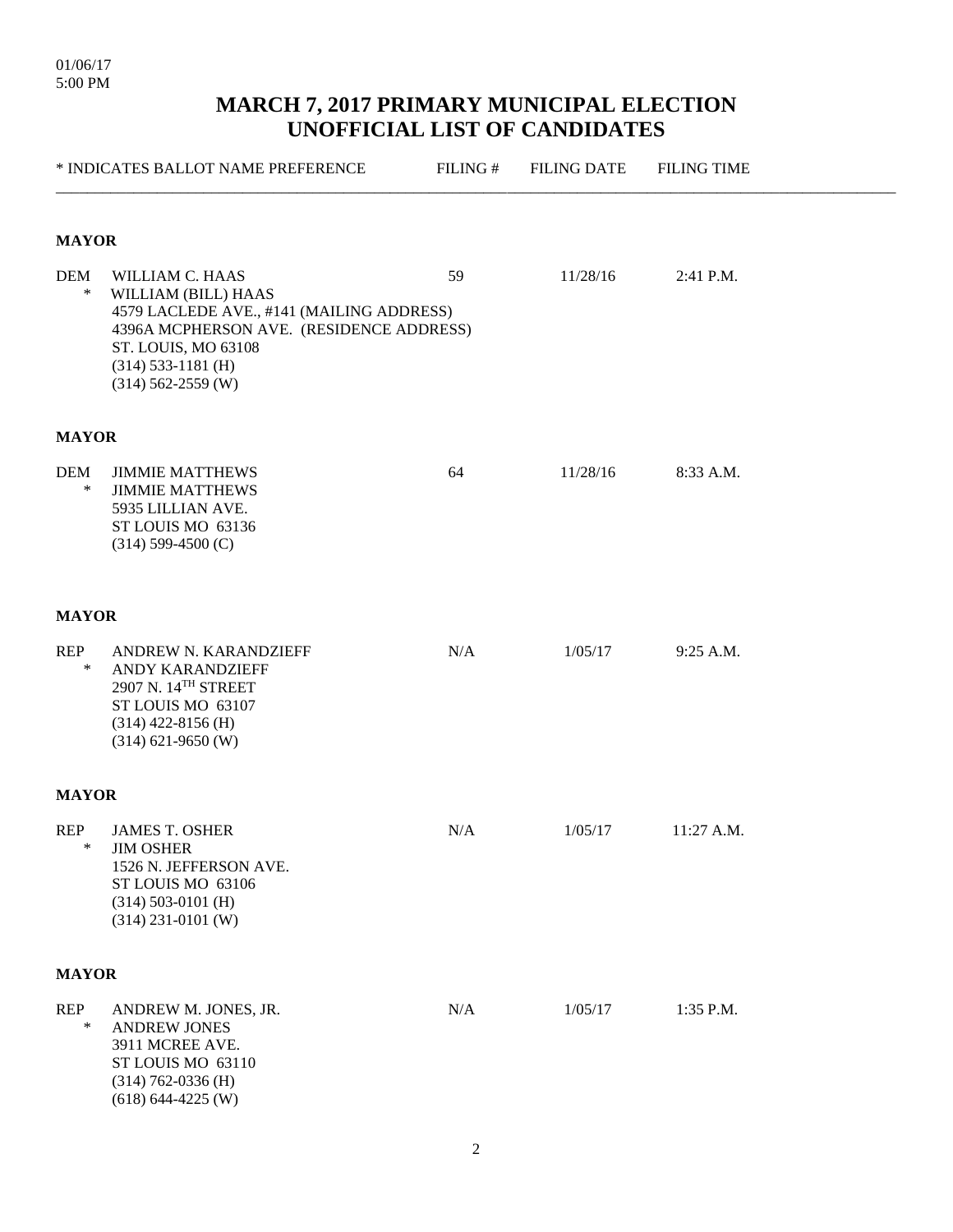|                      | * INDICATES BALLOT NAME PREFERENCE                                                                                                          | FILING# | <b>FILING DATE</b> | <b>FILING TIME</b> |  |
|----------------------|---------------------------------------------------------------------------------------------------------------------------------------------|---------|--------------------|--------------------|--|
| <b>MAYOR</b>         |                                                                                                                                             |         |                    |                    |  |
| <b>LIB</b><br>$\ast$ | ROBERT E. CUNNINGHAM<br>ROBB CUNNINGHAM<br>4032 SHREVE AVE.<br>ST LOUIS MO 63115<br>$(314)$ 341-3171 (H)<br>$(314)$ 709-9075 (W)            | N/A     | 12/29/16           | 10:11 A.M.         |  |
| <b>MAYOR</b>         |                                                                                                                                             |         |                    |                    |  |
| <b>GRN</b><br>$\ast$ | JOHNATHAN D. MCFARLAND<br>JOHNATHAN MCFARLAND<br>3410A VIRGINIA AVE.<br>ST. LOUIS, MO 63118<br>$(314)$ 914-8516 (H)<br>$(314)$ 472-5986 (W) | N/A     | 12/23/16           | 10:43 A.M.         |  |
|                      | <b>COMPTROLLER</b>                                                                                                                          |         |                    |                    |  |
| <b>DEM</b><br>∗      | DARLENE GREEN<br><b>DARLENE GREEN</b><br>5703 ENRIGHT AVE.<br>ST LOUIS MO 63112<br>$(314)$ 609-6559 (H)<br>$(314)$ 622-4389 (W)             | 32      | 11/28/16           | 1:15 P.M.          |  |
|                      | <b>COMPTROLLER</b>                                                                                                                          |         |                    |                    |  |
| <b>DEM</b><br>∗      | ALEXANDRA E. DUNN<br>ALEXANDRA JOHNSON<br>3139 GURNEY AVE.<br>ST LOUIS MO 63116<br>$(314)$ 772-2580 (H)<br>$(314)$ 477-7676 (W)             | N/A     | 01/06/17           | 9:36 A.M.          |  |
|                      | <b>COMPTROLLER</b>                                                                                                                          |         |                    |                    |  |
| <b>GRN</b><br>$\ast$ | <b>JEROME H. BAUER</b><br><b>JEROME BAUER</b><br>6036 PERSHING AVE.<br>ST. LOUIS, MO 63112<br>$(314)932 - 5271$ (H)                         | N/A     | 12/23/16           | 10:33 A.M.         |  |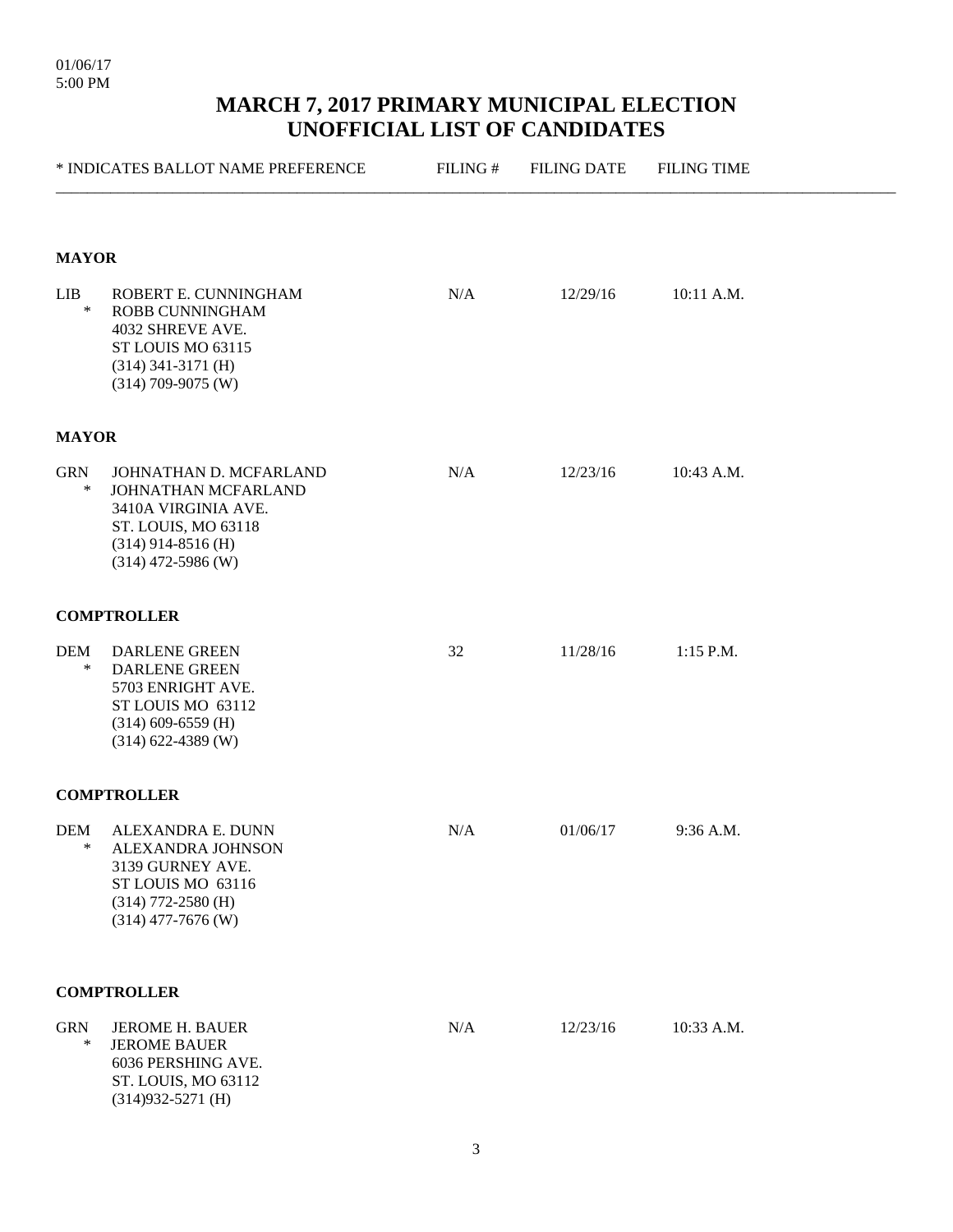|                      | * INDICATES BALLOT NAME PREFERENCE                                                                                                      | FILING# | <b>FILING DATE</b> | <b>FILING TIME</b> |  |
|----------------------|-----------------------------------------------------------------------------------------------------------------------------------------|---------|--------------------|--------------------|--|
|                      | <b>ALDERMAN WARD 1</b>                                                                                                                  |         |                    |                    |  |
| DEM<br>∗             | <b>MARISSA J. BROWN</b><br><b>MARISSA BROWN</b><br>4960 LABADIE AVE.<br>ST. LOUIS, MO 63115<br>$(314)$ 583-5460 (H)                     | N/A     | 12/09/16           | 4:50 P.M.          |  |
|                      | ALDERMAN WARD 1                                                                                                                         |         |                    |                    |  |
| DEM<br>$\ast$        | <b>AZIM AZIZ</b><br><b>AZIM AZIZ</b><br>2851 NORWOOD AVE.<br>ST. LOUIS, MO 63115<br>$(314)$ 603-1825 (H)<br>$(314)$ 499-4200 (W)        | N/A     | 01/05/17           | 3:43 P.M.          |  |
|                      | <b>ALDERMAN WARD 1</b>                                                                                                                  |         |                    |                    |  |
| DEM<br>$\ast$        | <b>SHARON TYUS</b><br><b>SHARON TYUS</b><br>4968 MAFFITT PLACE<br>ST. LOUIS, MO 63113<br>$(314)$ 367-2374 (H)<br>$(314) 622 - 3287$ (W) | N/A     | 01/06/17           | 10:56 A.M.         |  |
|                      | <b>ALDERMAN WARD 3</b>                                                                                                                  |         |                    |                    |  |
| DEM<br>∗             | <b>ANTHONY BELL</b><br><b>ANTHONY BELL</b><br>3012 BAILEY AVE.<br>ST LOUIS MO 63107<br>$(314)$ 795-3267 (H)<br>$(314)$ 795-3267 (W)     | 40      | 11/28/16           | 3:45 P.M.          |  |
|                      | <b>ALDERMAN WARD 3</b>                                                                                                                  |         |                    |                    |  |
| <b>DEM</b><br>$\ast$ | <b>GLORIA M. MUHAMMAD</b><br><b>GLORIA MUHAMMAD</b><br>3725 N. 20TH STREET<br>ST. LOUIS, MO 63107<br>$(314)$ 283-9424 (H)               | 52      | 11/28/16           | 4:30 P.M.          |  |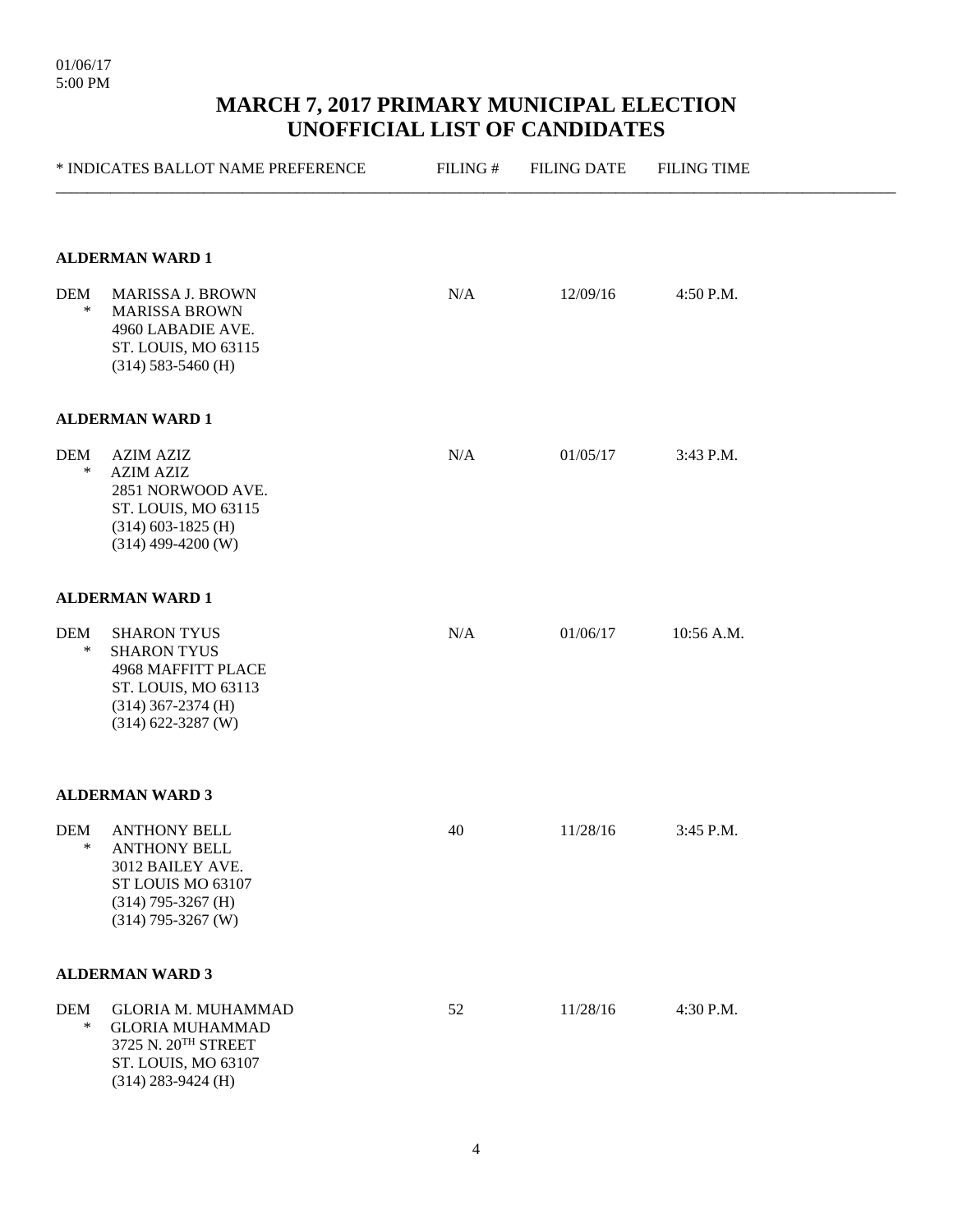|                        | * INDICATES BALLOT NAME PREFERENCE                                                                                               | FILING# | <b>FILING DATE</b> | <b>FILING TIME</b> |  |  |  |  |
|------------------------|----------------------------------------------------------------------------------------------------------------------------------|---------|--------------------|--------------------|--|--|--|--|
| <b>ALDERMAN WARD 3</b> |                                                                                                                                  |         |                    |                    |  |  |  |  |
| <b>DEM</b><br>$\ast$   | JOHN C. PRICE<br><b>JOHN C. PRICE</b><br>3221 BARRETT ST.<br>ST. LOUIS, MO 63107<br>$(314)$ 484-2399 (H)<br>$(314)$ 449-1025 (W) | N/A     | 12/07/16           | 10:11 A.M.         |  |  |  |  |
|                        | <b>ALDERMAN WARD 3</b>                                                                                                           |         |                    |                    |  |  |  |  |
| DEM<br>$\ast$          | <b>JOSEPHINE YOUNG</b><br><b>JOSEPHINE YOUNG</b><br>3219 UNIVERSITY ST.<br>ST. LOUIS, MO 63107<br>$(314)$ 496-3341 (H)           | N/A     | 12/30/16           | 3:43 P.M.          |  |  |  |  |
|                        | <b>ALDERMAN WARD 3</b>                                                                                                           |         |                    |                    |  |  |  |  |
| <b>DEM</b><br>$\ast$   | BRANDON M. FRAZIER BOSLEY<br><b>BRANDON BOSLEY</b><br>1515 BREMEN AVE.<br>ST. LOUIS, MO 63107<br>$(314)$ 556-1936 (H)            | N/A     | 01/03/17           | 12:26 P.M.         |  |  |  |  |
|                        | <b>ALDERMAN WARD 3</b>                                                                                                           |         |                    |                    |  |  |  |  |
| DEM<br>∗               | <b>VELMA G. BAILEY</b><br><b>VELMA BAILEY</b><br>2939 DODIER ST.<br>ST. LOUIS, MO 63107<br>$(314)$ 502-9122 (H)                  | N/A     | 01/06/17           | 10:12 A.M.         |  |  |  |  |
|                        | <b>ALDERMAN WARD 5</b>                                                                                                           |         |                    |                    |  |  |  |  |
| <b>DEM</b><br>$\ast$   | DARRYL ROBERT RAY<br><b>BOB RAY</b><br>1627 WASHINGTON AVE., #503<br>ST LOUIS MO 63103<br>$(314)$ 280-5459 (C)                   | 9       | 11/28/16           | 10:13 A.M.         |  |  |  |  |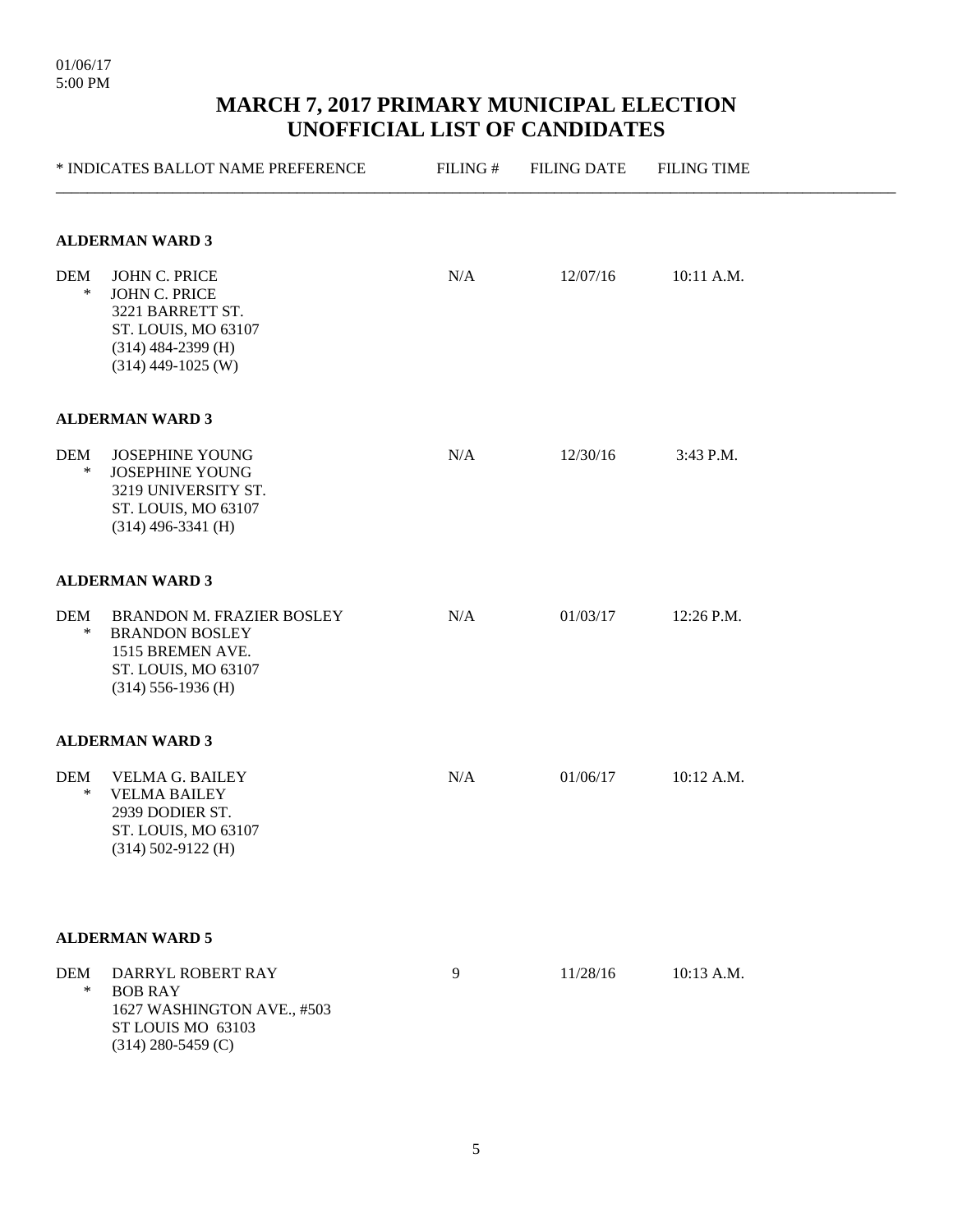|                      | * INDICATES BALLOT NAME PREFERENCE                                                                                                       | FILING# | <b>FILING DATE</b> | <b>FILING TIME</b>    |  |
|----------------------|------------------------------------------------------------------------------------------------------------------------------------------|---------|--------------------|-----------------------|--|
|                      | <b>ALDERMAN WARD 5</b>                                                                                                                   |         |                    |                       |  |
| <b>DEM</b><br>$\ast$ | ROBERT E. GREEN<br><b>ROBERT E. GREEN</b><br>2232 ST. LOUIS AVE.<br>ST. LOUIS, MO 63106<br>$(314)$ 243-1021 (H)                          | N/A     | 11/29/16           | 11:48 A.M.            |  |
|                      | <b>ALDERMAN WARD 5</b>                                                                                                                   |         |                    |                       |  |
| <b>DEM</b><br>$\ast$ | OLUTAYO J. FOLARIN<br><b>TAYO FOLARIN</b><br>1941 WARREN ST.<br>ST LOUIS MO 63106<br>$(314)$ 680-7135 (H)                                | N/A     | 12/14/16           | 10:31 A.M.            |  |
|                      | <b>ALDERMAN WARD 5</b>                                                                                                                   |         |                    |                       |  |
| <b>DEM</b><br>$\ast$ | <b>REIGN S. HARRIS</b><br><b>REIGN S. HARRIS</b><br>1921 WARREN ST.<br>ST LOUIS MO 63106<br>$(314)$ 783-6725 (H)<br>$(314)$ 426-8100 (W) | N/A     | 01/04/17           | 3:21 P.M.             |  |
|                      | <b>ALDERMAN WARD 5</b>                                                                                                                   |         |                    |                       |  |
| <b>DEM</b><br>∗      | <b>TAMMIKA HUBBARD</b><br>TAMMIKA HUBBARD<br>1025 SELBY PLACE<br>ST LOUIS MO 63106<br>$(314)$ 323-0860 (H)<br>(314)<br>(W)               | N/A     | 01/06/17           | 11:53 A.M.            |  |
|                      | <b>ALDERMAN WARD 5</b>                                                                                                                   |         |                    |                       |  |
| <b>DEM</b><br>$\ast$ | MEGAN M. BETTS<br><b>MEGAN BETTS</b><br>1811 BENTON ST.<br>ST LOUIS MO 63106<br>$(314)$ 489-2130 (H)<br>(314)<br>(W)                     |         | N/A                | 01/06/17<br>4:38 P.M. |  |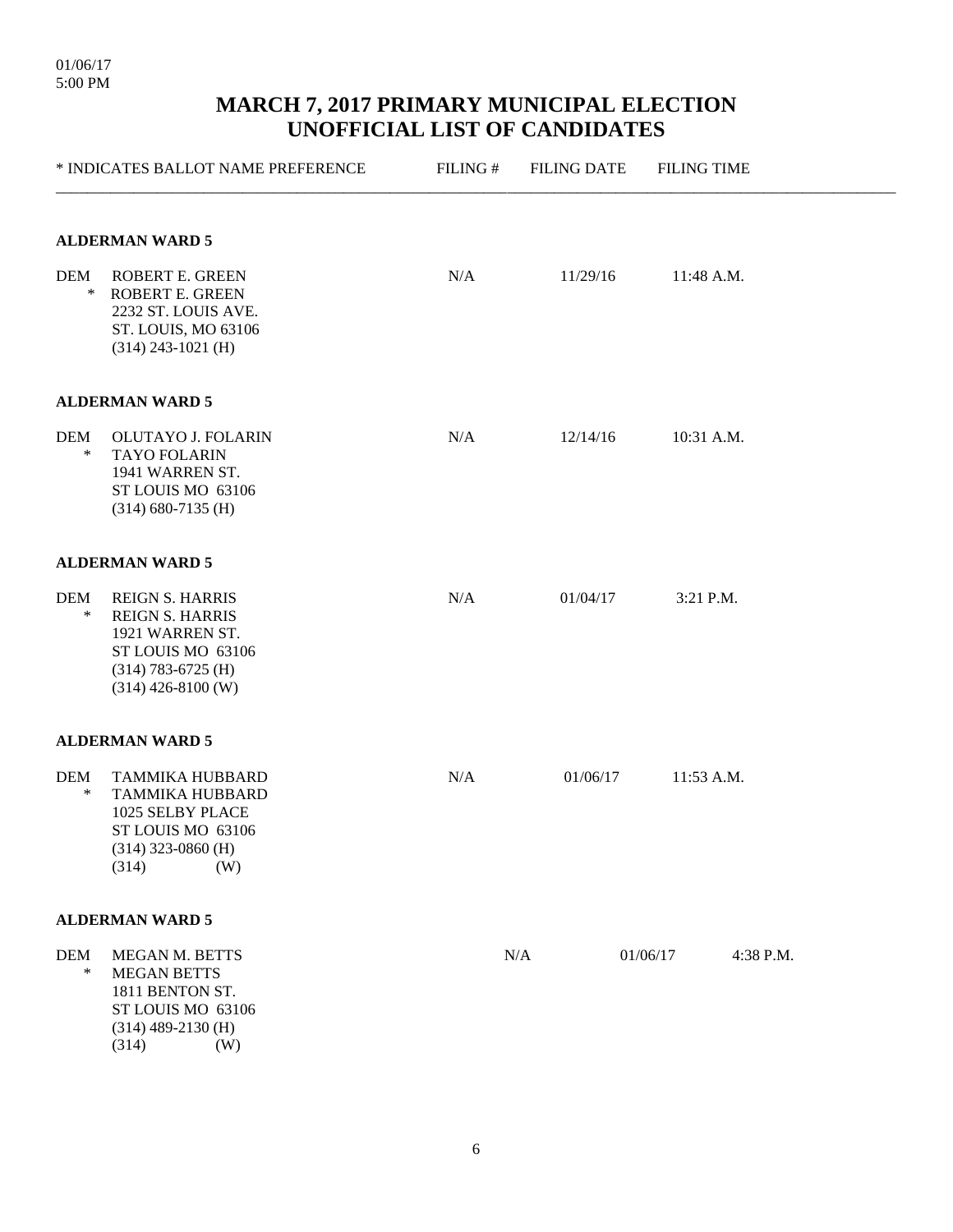|                      | * INDICATES BALLOT NAME PREFERENCE                                                                                             | FILING# | <b>FILING DATE</b> | <b>FILING TIME</b> |
|----------------------|--------------------------------------------------------------------------------------------------------------------------------|---------|--------------------|--------------------|
|                      | <b>ALDERMAN WARD 7</b>                                                                                                         |         |                    |                    |
| <b>DEM</b><br>$\ast$ | JOHN J. COATAR<br>JOHN (JACK) COATAR<br>1045 ANN AVE., APT. C<br>ST LOUIS MO 63104<br>$(314)$ 374-0691 (H)<br>(314)<br>(W)     | 61      | 11/28/16           | 1:32 P.M.          |
|                      | <b>ALDERMAN WARD 7</b>                                                                                                         |         |                    |                    |
| <b>GRN</b><br>$\ast$ | <b>QUINN A. PARKS</b><br><b>QUINN PARKS</b><br>1905A S. 11 <sup>TH</sup> STREET<br>ST. LOUIS, MO 63104<br>$(314)$ 498-4841 (H) | N/A     | 12/23/16           | 10:06 A.M.         |
|                      | <b>ALDERMAN WARD 9</b>                                                                                                         |         |                    |                    |
| <b>DEM</b><br>$\ast$ | DANIEL R. GUENTHER<br><b>DAN GUENTHER</b><br>3011 INDIANA AVE.<br>ST. LOUIS, MO 63118<br>$(314)$ 304-6797 (C)                  | 53      | 11/28/16           | $1:16$ P.M.        |
|                      | <b>ALDERMAN WARD 9</b>                                                                                                         |         |                    |                    |
| <b>DEM</b><br>$\ast$ | KENNETH A. ORTMANN<br><b>KEN A. ORTMANN</b><br>1908A ARSENAL ST.<br>ST LOUIS MO 63118<br>$(314)$ 776-0161 (H)                  | 75      | 11/28/16           | 8:06 A.M.          |
|                      | <b>ALDERMAN WARD 9</b>                                                                                                         |         |                    |                    |
| <b>GRN</b><br>$\ast$ | KATIE E. GORE<br><b>KATIE GORE</b><br>3410 VIRGINIA AVE., APT. 1<br>ST LOUIS MO 63118<br>$(314)$ 750-1704 (H)                  | N/A     | 12/23/16           | 10:43 A.M.         |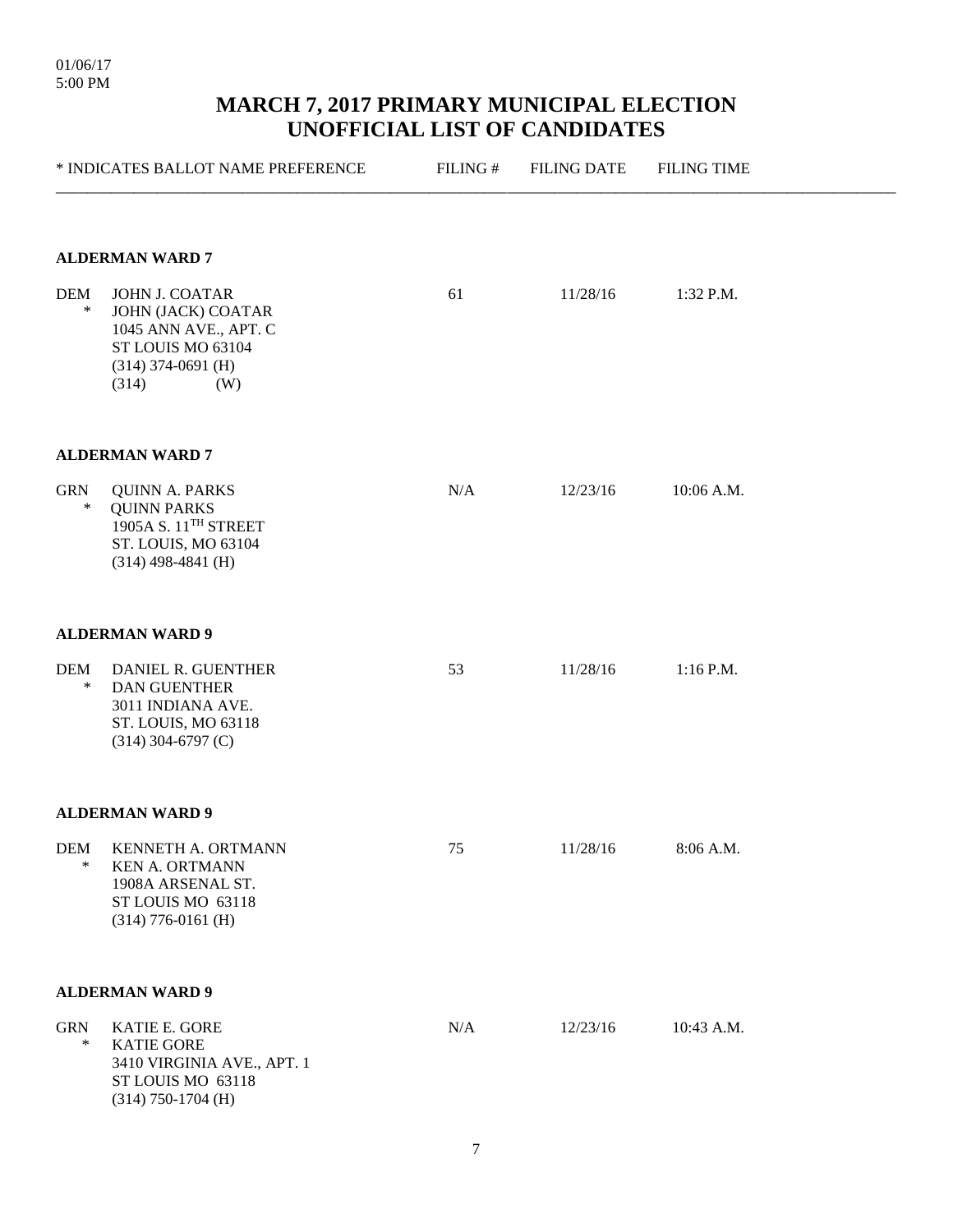|                      | * INDICATES BALLOT NAME PREFERENCE                                                                                                         | FILING#        | <b>FILING DATE</b><br>11/28/16 | <b>FILING TIME</b> |  |
|----------------------|--------------------------------------------------------------------------------------------------------------------------------------------|----------------|--------------------------------|--------------------|--|
| <b>DEM</b>           | <b>ALDERMAN WARD 11</b><br>THOMAS A. VILLA                                                                                                 | $\overline{4}$ |                                | 10:23 A.M.         |  |
| $\ast$               | THOMAS ALBERT VILLA<br>3847 HOLLY HILLS BLVD.<br>ST. LOUIS, MISSOURI 63116<br>$(314)$ 352-2084 (H)                                         |                |                                |                    |  |
|                      | <b>ALDERMAN WARD 11</b>                                                                                                                    |                |                                |                    |  |
| <b>DEM</b><br>$\ast$ | <b>DELORES S. BROWN</b><br><b>DEE BROWN</b><br>6208 PENNSYLVANIA AVE.<br>ST LOUIS MO 63111<br>$(314)$ 352-7929 (H)<br>$(314)$ 402-8681 (W) | 70             | 11/28/16                       | 10:53 A.M.         |  |
|                      | <b>ALDERMAN WARD 11</b>                                                                                                                    |                |                                |                    |  |
| <b>DEM</b><br>$\ast$ | <b>FORREST E. TUCKER</b><br><b>EDDIE TUCKER</b><br>8518 S. BROADWAY<br>ST LOUIS MO 63111<br>$(314)$ 608-9558 (H)<br>$(314)$ 544-1103 (W)   | N/A            | 01/05/17                       | $2:19$ P.M.        |  |
|                      | <b>ALDERMAN WARD 11</b>                                                                                                                    |                |                                |                    |  |
| <b>DEM</b><br>∗      | <b>SARAH W. MARTIN</b><br><b>SARAH WOOD MARTIN</b><br>3841 HOLLY HILLS BLVD.<br>ST LOUIS MO 63116<br>$(314)$ 457-1792 (H)<br>(314)<br>(W)  | N/A            | 01/06/17                       | 4:28 P.M.          |  |
|                      | <b>ALDERMAN WARD 11</b>                                                                                                                    |                |                                |                    |  |
| <b>GRN</b><br>$\ast$ | DONELLE J. LACHANCE<br>HANNAH DONELLE LACHANCE<br>120 ELWOOD AVE.<br>ST LOUIS MO 63111<br>$(314)$ 239-8054 (H)<br>$(314)$ 239-8054 (W)     | N/A            | 12/23/16                       | 10:31 A.M.         |  |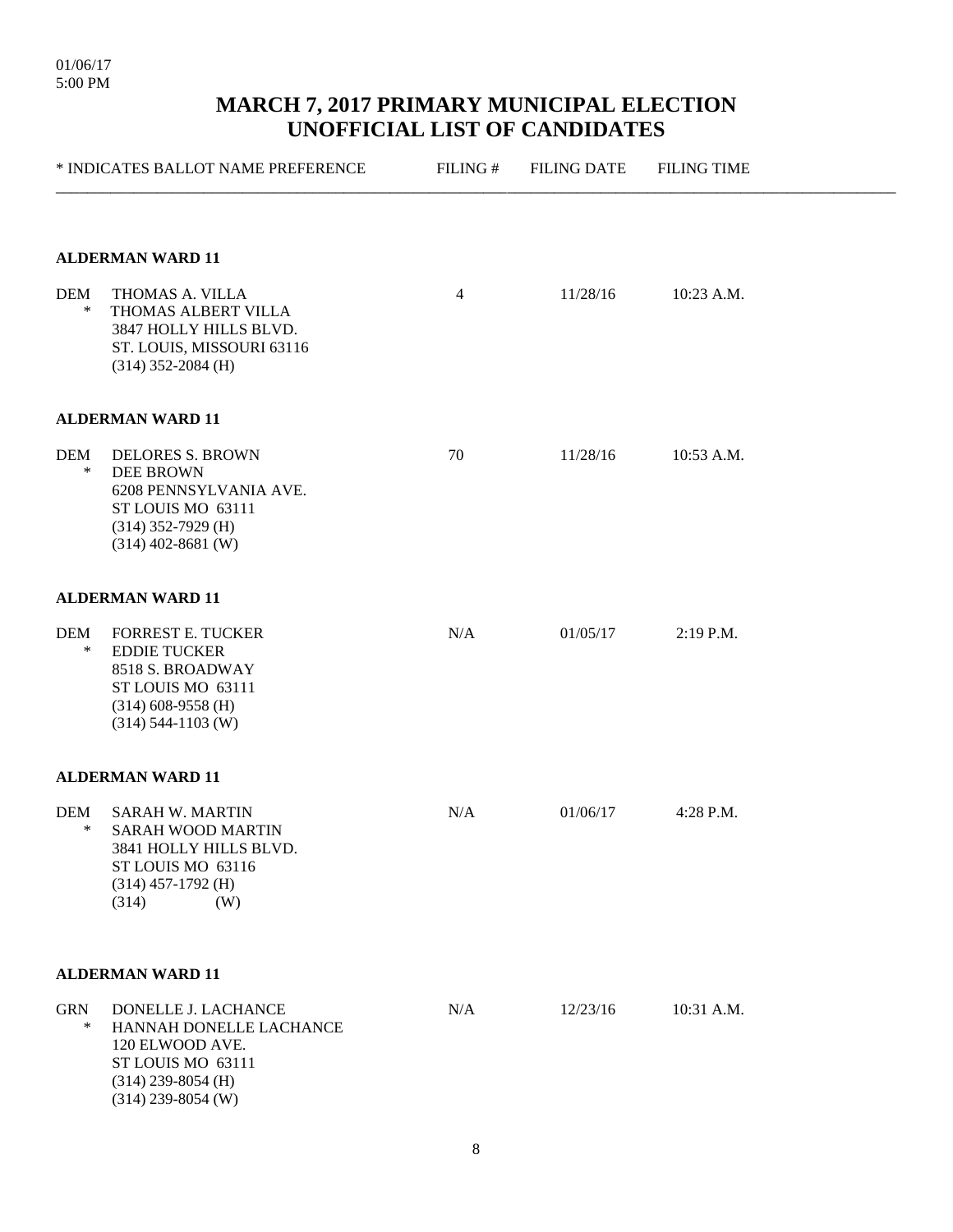|                         | * INDICATES BALLOT NAME PREFERENCE                                                                                                                | FILING#                                   | <b>FILING DATE</b> | <b>FILING TIME</b> |  |  |  |  |
|-------------------------|---------------------------------------------------------------------------------------------------------------------------------------------------|-------------------------------------------|--------------------|--------------------|--|--|--|--|
| <b>ALDERMAN WARD 13</b> |                                                                                                                                                   |                                           |                    |                    |  |  |  |  |
| DEM<br>$\ast$           | ELIZABETH M. MURPHY<br><b>BETH MURPHY</b><br><b>6205 LEONA STREET</b><br>ST LOUIS MO 63116<br>$(314)$ 352-1760 (H)<br>$(314)$ 589-6836 (W)        | 28                                        | 11/28/16           | 10:23 A.M.         |  |  |  |  |
|                         | <b>ALDERMAN WARD 13</b>                                                                                                                           |                                           |                    |                    |  |  |  |  |
| <b>GRN</b><br>$\ast$    | STEPHANIE M. DINGES<br>STEPHANIE DINGES<br>4605A MILENTZ AVE.<br>ST LOUIS MO 63116<br>$(314) 629 - 7072$ (H)                                      | N/A                                       | 01/05/17           | 11:39 A.M.         |  |  |  |  |
|                         | <b>ALDERMAN WARD 15</b>                                                                                                                           |                                           |                    |                    |  |  |  |  |
| <b>DEM</b><br>∗         | JENNIFER A. FLORIDA<br><b>JENNIFER FLORIDA</b><br>3873 HARTFORD ST<br>ST LOUIS MO 63116<br>$(314)$ 229-8904 (H)<br>$(314)$ 772-4868 (W)           | 18                                        | 11/28/16           | 8:06 A.M.          |  |  |  |  |
|                         | <b>ALDERMAN WARD 15</b>                                                                                                                           |                                           |                    |                    |  |  |  |  |
| <b>DEM</b><br>∗         | MEGAN ELLYIA GREEN<br><b>MEGAN ELLYIA GREEN</b><br>3950 PARKER AVENUE<br>ST. LOUIS, MO 63116<br>$(314) 591 - 9587$ (H)                            | 42                                        | 11/28/16           | 9:23 A.M.          |  |  |  |  |
|                         | <b>ALDERMAN WARD 16</b>                                                                                                                           | [SPECIAL ELECTION TO FILL UNEXPIRED TERM] |                    |                    |  |  |  |  |
| <b>DEM</b><br>$\ast$    | THOMAS R. OLDENBURG<br>THOMAS (TOM) ROBERT OLDENBURG<br>6430 WINONA AVENUE<br>ST. LOUIS, MO 63109<br>$(314)$ 420-4846 (H)<br>$(314)$ 335-2600 (W) | 4                                         | 01/03/17           | 8:54 A.M.          |  |  |  |  |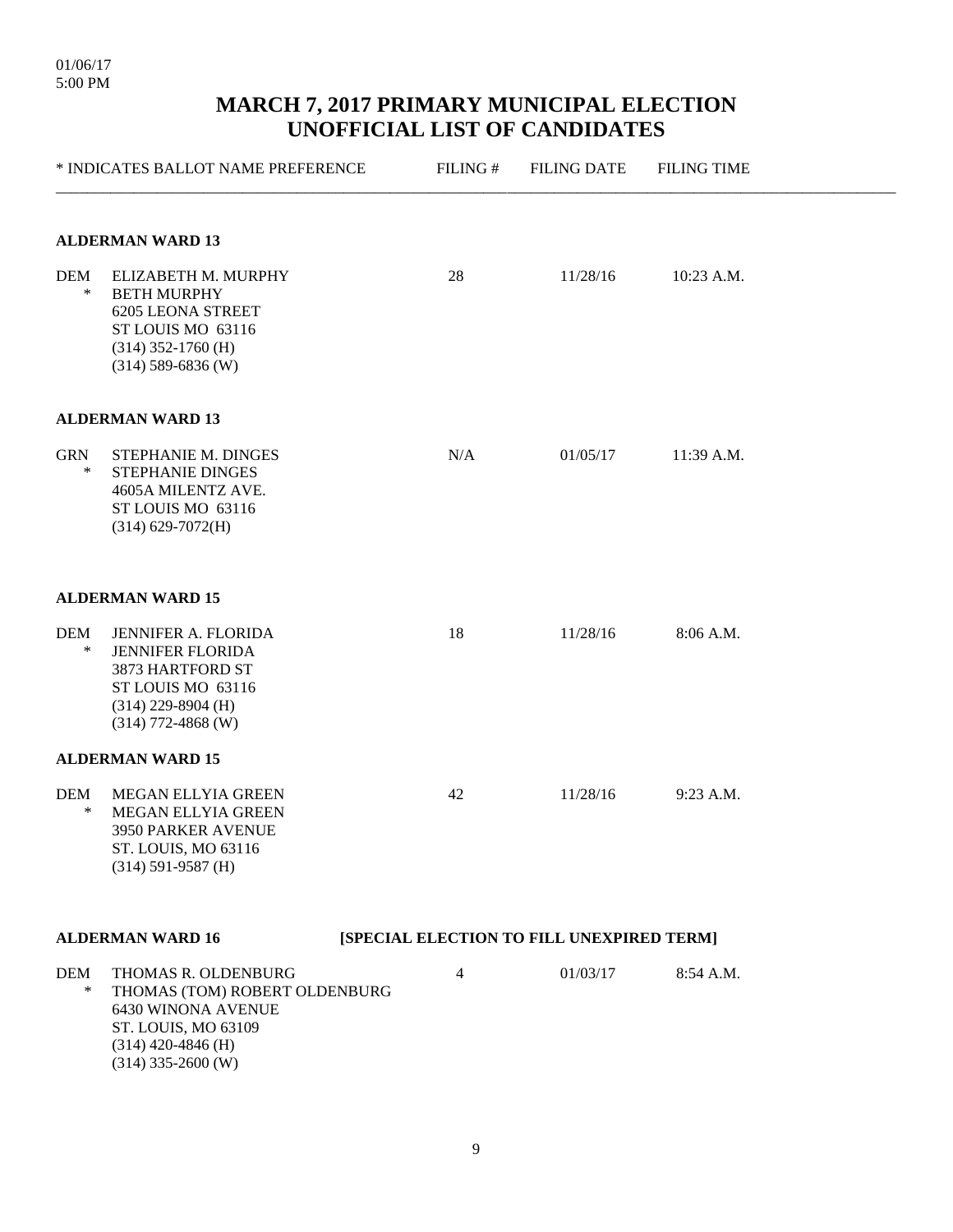|                      | * INDICATES BALLOT NAME PREFERENCE                                                                                                                   | FILING# | <b>FILING DATE</b>                        | <b>FILING TIME</b> |  |
|----------------------|------------------------------------------------------------------------------------------------------------------------------------------------------|---------|-------------------------------------------|--------------------|--|
|                      | <b>ALDERMAN WARD 16</b>                                                                                                                              |         | [SPECIAL ELECTION TO FILL UNEXPIRED TERM] |                    |  |
| <b>DEM</b><br>$\ast$ | MICHELE R. KRATKY<br>MICHELE KRATKY<br>6001 BISHOPS PLACE<br>ST. LOUIS, MO 63109<br>$(314)$ 713-1408 (H)                                             | 7       | 01/03/17                                  | 12:07 P.M.         |  |
|                      | <b>ALDERMAN WARD 16</b>                                                                                                                              |         | [SPECIAL ELECTION TO FILL UNEXPIRED TERM] |                    |  |
| <b>REP</b><br>$\ast$ | <b>ABIGAIL DEE NIEBLING</b><br><b>ABIGAIL NIEBLING</b><br>6033 CHILDRESS AVE.<br>ST. LOUIS, MO 63109<br>$(314)$ 814-3460 (H)<br>$(314)$ 300-8970 (W) | N/A     | 01/06/17                                  | 12:40 P.M.         |  |
|                      | <b>ALDERMAN WARD 17</b>                                                                                                                              |         |                                           |                    |  |
| <b>DEM</b><br>$\ast$ | <b>JOSEPH D. RODDY</b><br><b>JOE RODDY</b><br>4366 LACLEDE AVE.<br>ST. LOUIS, MO 63108<br>$(314)$ 531-0524 (H)<br>$(314) 880 - 7560$ (W)             | 79      | 11/28/16                                  | 8:34 A.M.          |  |
|                      | <b>ALDERMAN WARD 17</b>                                                                                                                              |         |                                           |                    |  |
| <b>DEM</b><br>$\ast$ | <b>JOSEPH D. DIEKEMPER</b><br><b>JOE DIEKEMPER</b><br>4528 GIBSON AVE.<br>ST. LOUIS, MO 63110<br>$(314)$ 531-9325 (H)<br>$(314)$ 577-5666 (W)        | N/A     | 12/23/16                                  | 3:37 P.M.          |  |
|                      | <b>ALDERMAN WARD 19</b>                                                                                                                              |         |                                           |                    |  |
| <b>DEM</b><br>$\ast$ | <b>MARLENE E. DAVIS</b><br><b>MARLENE E. DAVIS</b><br>2950 FRANKLIN AVE.<br>ST LOUIS MO 63106<br>$(314) 680 - 9168$ (H)<br>$(314) 622 - 3287$ (W)    | 5       | 11/28/16                                  | 4:14 P.M.          |  |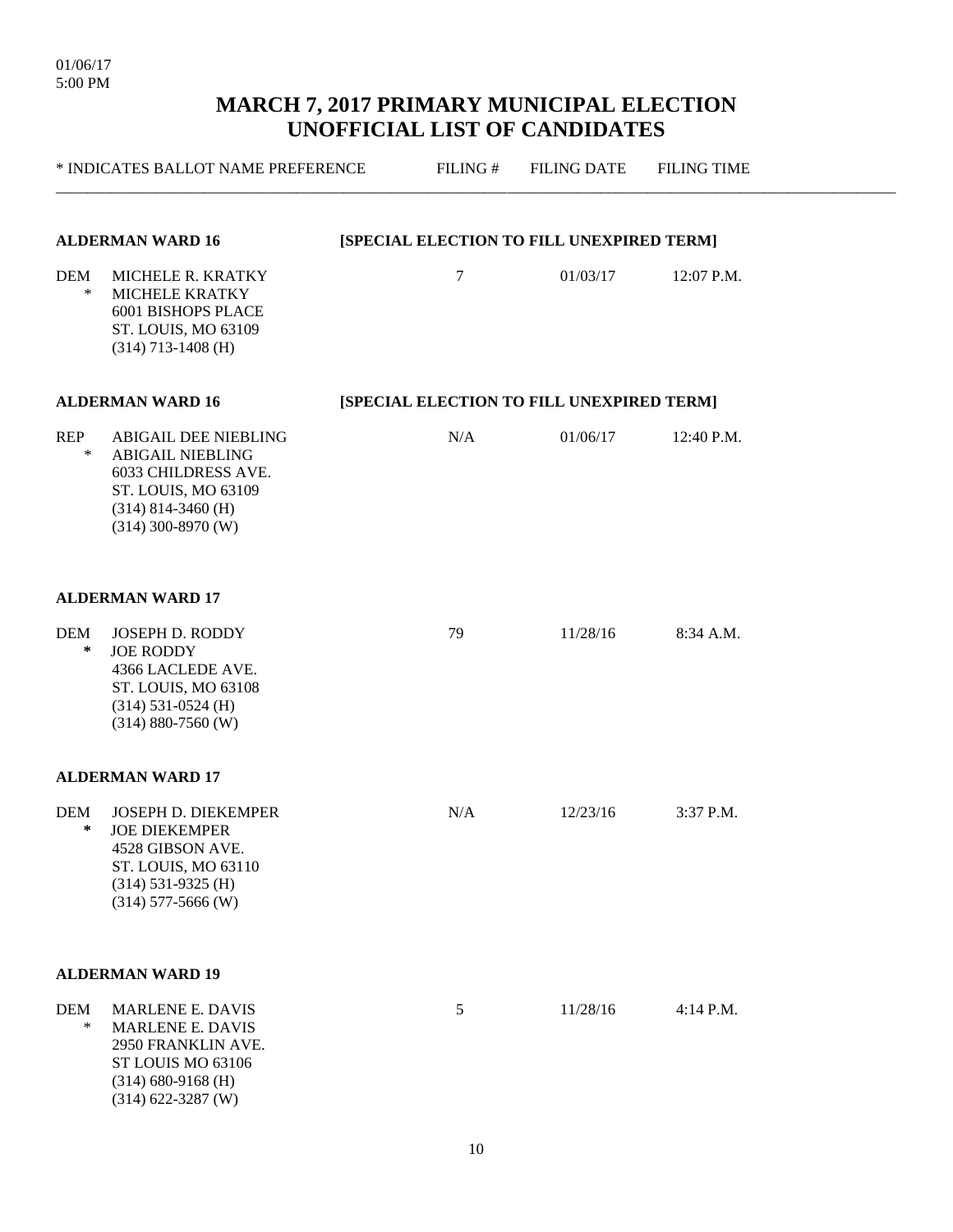|                      | * INDICATES BALLOT NAME PREFERENCE                                                                                                  | FILING# | <b>FILING DATE</b> | <b>FILING TIME</b> |  |
|----------------------|-------------------------------------------------------------------------------------------------------------------------------------|---------|--------------------|--------------------|--|
| DEM<br>$\ast$        | <b>ALDERMAN WARD 19</b><br>LINDSAY R. PATTAN<br><b>LINDSAY PATTAN</b><br>2020 DELMAR BLVD., STE. 505<br>ST LOUIS MISSOURI 63103     | N/A     | 12/21/16           | 11:31 A.M.         |  |
|                      | $(314) 620-0023$ (H) (W)<br><b>ALDERMAN WARD 21</b>                                                                                 |         |                    |                    |  |
| DEM<br>$\ast$        | <b>LAURA M. KEYS</b><br><b>LAURA KEYS</b><br>4541 ATHLONE AVE.<br>ST LOUIS MO 63115<br>$(314)$ 441-0375 (H)                         | 73      | 11/28/16           | 12:56 P.M.         |  |
|                      | <b>ALDERMAN WARD 21</b>                                                                                                             |         |                    |                    |  |
| <b>DEM</b><br>$\ast$ | MARLENE Y. BUCKLEY<br><b>MARLENE BUCKLEY</b><br>4461 CATHERINE PL.<br>ST. LOUIS, MO 63115<br>$(314)$ 322-7138 (H)                   | 78      | 11/28/163          | 11:37 A.M.         |  |
|                      | <b>ALDERMAN WARD 21</b>                                                                                                             |         |                    |                    |  |
| <b>DEM</b><br>∗      | JOHN M. COLLINS-MUHAMMAD, JR.<br>JOHN COLLINS-MUHAMMAD<br>4210 FAIR AVENUE<br>ST. LOUIS, MO 63115<br>$(314)$ 339-9302 (H)           | N/A     | 12/12/16           | 9:14 A.M.          |  |
|                      | <b>ALDERMAN WARD 21</b>                                                                                                             |         |                    |                    |  |
| <b>DEM</b><br>$\ast$ | <b>AMBER COLE</b><br><b>AMBER COLE</b><br>2007 FAIR AVENUE<br>ST. LOUIS, MO 63107<br>$(314)$ 381-6446 (H)<br>$(3140 657 - 1915$ (W) | N/A     | 01/05/17           | 8:18 A.M.          |  |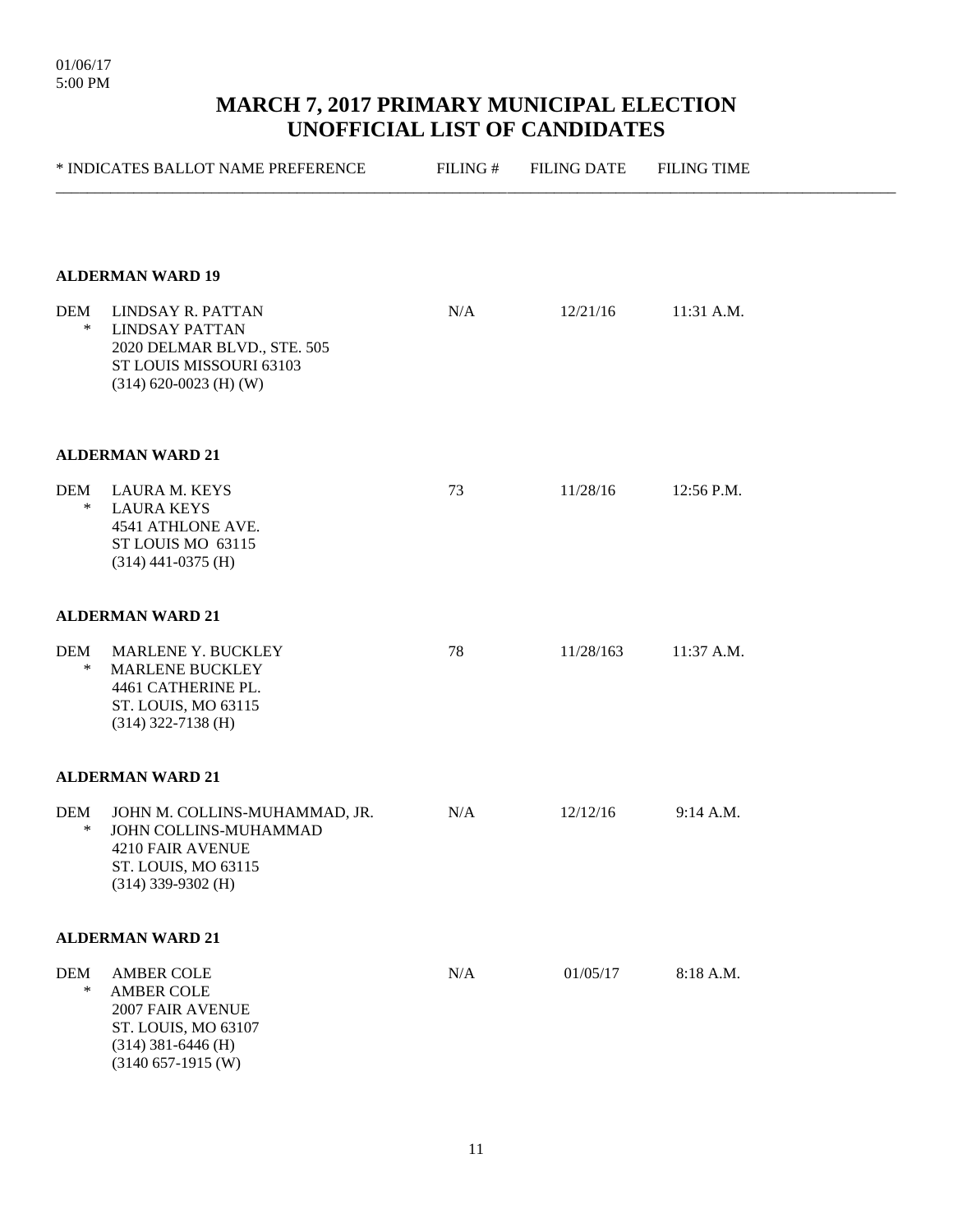|                 | * INDICATES BALLOT NAME PREFERENCE                                                                                                              | FILING# | <b>FILING DATE</b> | <b>FILING TIME</b> |  |  |  |  |  |
|-----------------|-------------------------------------------------------------------------------------------------------------------------------------------------|---------|--------------------|--------------------|--|--|--|--|--|
|                 | <b>ALDERMAN WARD 23</b>                                                                                                                         |         |                    |                    |  |  |  |  |  |
| DEM<br>$\ast$   | JOSEPH A. VACCARO, JR.<br>JOSEPH (JOE) VACCARO<br>6227 HANCOCK AVE.<br>ST LOUIS MO 63139<br>$(314)$ 645-3038 (H)<br>$(314)$ 718-0131 (W)        | 15      | 11/28/16           | 8:06 A.M.          |  |  |  |  |  |
|                 | <b>ALDERMAN WARD 25</b>                                                                                                                         |         |                    |                    |  |  |  |  |  |
| DEM<br>$\ast$   | <b>SHANE P. COHN</b><br><b>SHANE COHN</b><br>4666 TENNESSEE AVE.<br>ST LOUIS MISSOURI 63111<br>$(314) 504 - 1226$ (H)<br>$(314) 622 - 3287$ (W) | 3       | 11/28/16           | 8:06 A.M.          |  |  |  |  |  |
|                 | <b>ALDERMAN WARD 27</b>                                                                                                                         |         |                    |                    |  |  |  |  |  |
| DEM<br>$\ast$   | PAMELA R. BOYD<br>PAM BOYD<br>5642 PAMPLIN PLACE<br>ST LOUIS MO 63136<br>$(314)$ 382-6567 (H)<br>$(314) 741-9101$ (W)                           | N/A     | 12/02/16           | 8:13 A.M.          |  |  |  |  |  |
|                 | <b>ALDERMAN WARD 27</b>                                                                                                                         |         |                    |                    |  |  |  |  |  |
| <b>DEM</b><br>∗ | EDDIE SIMMONS, JR.<br>EDDIE SIMMONS, JR.<br>6109 GARESHE AVE.<br>ST. LOUIS, MO 63136<br>$(314)$ 486-5391 (H)<br>$(314)$ 726-1112 (W)            | N/A     | 01/05/17           | 3:50 P.M.          |  |  |  |  |  |
|                 | <b>ALDERMAN WARD 27</b>                                                                                                                         |         |                    |                    |  |  |  |  |  |
| <b>DEM</b><br>∗ | <b>KEENA M. CARTER</b><br><b>KEENA M. CARTER</b><br>5936 SUMMIT PLACE<br>ST. LOUIS, MO 63147<br>$(314)$ 363-3670 (C)<br>$(314) 622 - 4179$ (W)  | N/A     | 01/06/17           | 11:27 A.M.         |  |  |  |  |  |